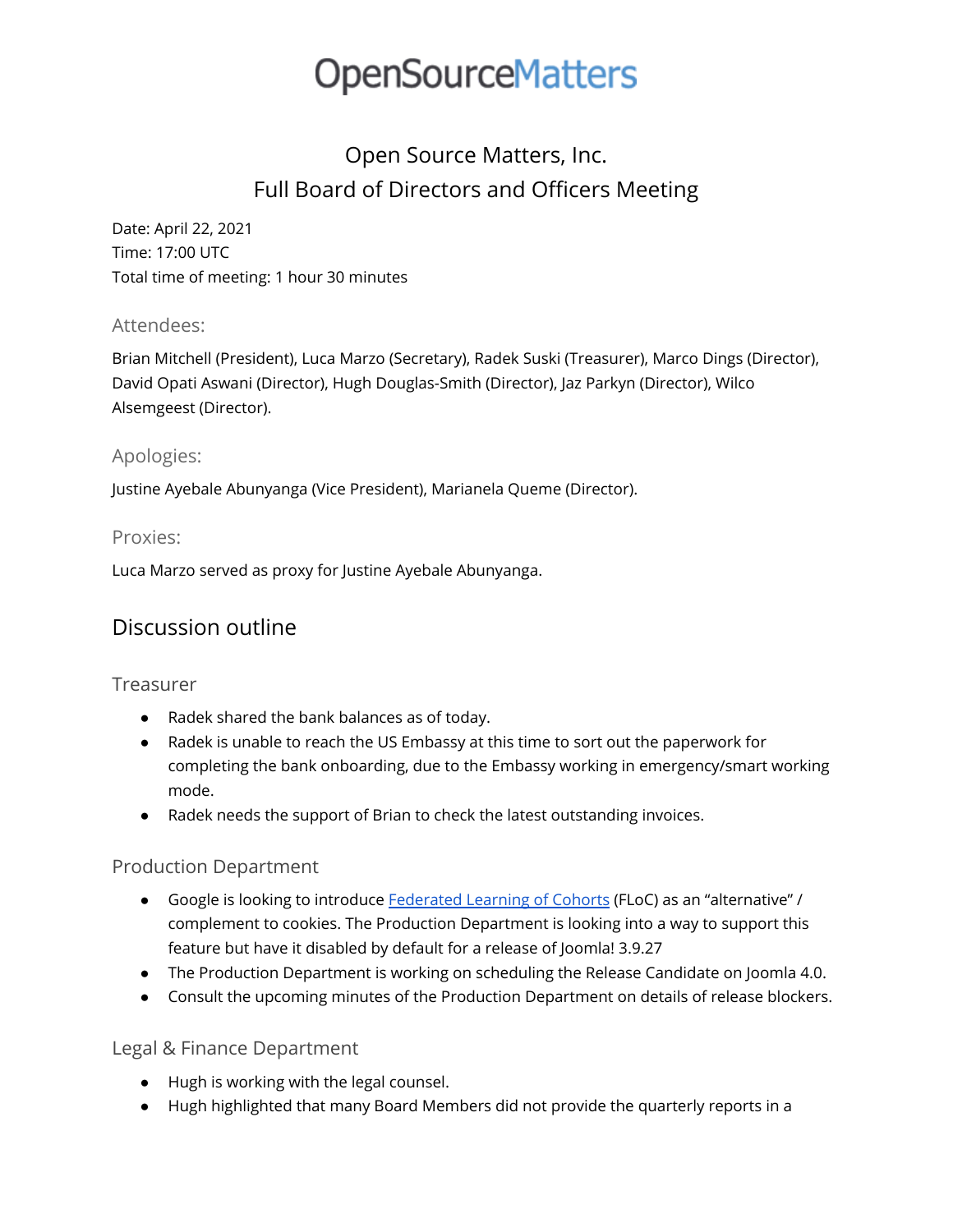# **OpenSourceMatters**

timely manner.

#### Events Department

- We would like to invite Luca Marzo to the next Events Department Meeting, he has done some very successful Italian webinars every Friday about Joomla 4 and we would like to hear from him what we can learn and apply.
- Events Department Meeting held on April 10th 2021, and the report has been published.
- JoomlaDay USA is going live today from 4pm EDT 20:00 UTC, all the six tickets to OSM have been claimed and a booth with instructions already set up.

#### Operations Department

- Department meeting was held on April 19th, 2021. The report will be published shortly on the JVP.
- All mentioned / known websites are now running with Let's Encrypt a request was raised within the Webmasters to make sure we didn't miss one which was known. A new VPN system has been deployed by Harald to replace the older one, which was outdated and could only support 2 people.
- Implementing the Permission-Policy header to define the default privacy first interest-cohort is being discussed.

#### Programs Department

- No major updates
- Quarterly report has been submitted to the Secretary for publishing.

#### Vice President

● Justine reported about the situation with the coaching project, in which the vendor decided to not proceed.

#### Secretary

- [**Elections**] The election of the Marketing & Communications Department Coordinator replacement has failed with the majority of votes for "*None of the above*" option. A new call has been published to seek for manifestos. [https://community.joomla.org/blogs/leadership/update-on-the-marketing-communications](https://community.joomla.org/blogs/leadership/update-on-the-marketing-communications-dc-replacement.html)[dc-replacement.html](https://community.joomla.org/blogs/leadership/update-on-the-marketing-communications-dc-replacement.html)
- [**Advisory Board**] The Call for nomination for the Advisory Board has been published at <https://joom.la/ryV>
- [**Coaching**] Luca has been informed by the coaching vendor that they decided to not go ahead with us based on the email exchange they were copied on. According to their opinion we looked too weak and slow in defining the next steps. They offered their availability once